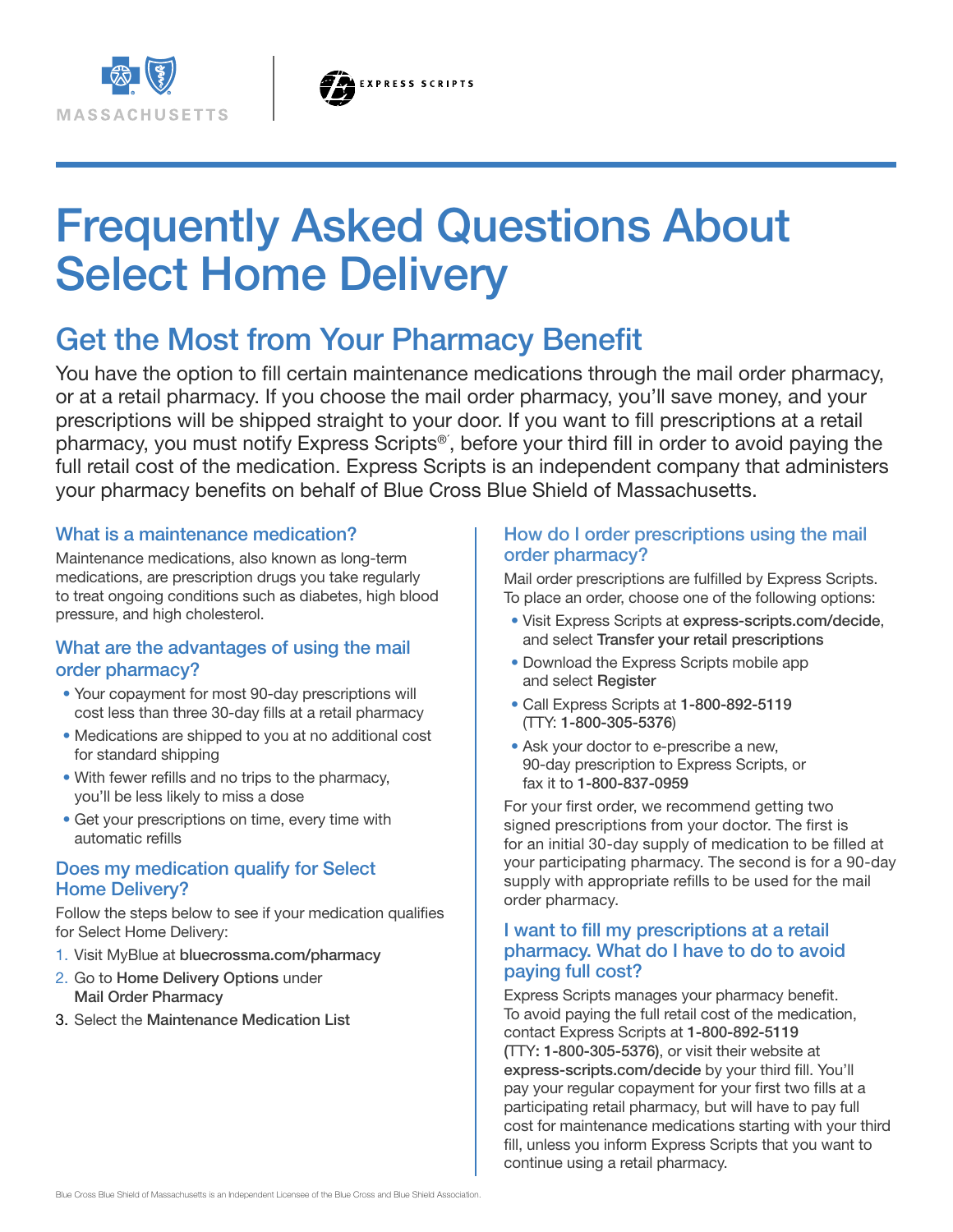# Frequently Asked Questions About Select Home Delivery

#### How long does it take to get medications delivered from the mail order pharmacy?

For first-time orders, please allow 10 to 14 days from the time Express Scripts receives your order for delivery. We recommend you have at least a 30-day supply of medication on hand. If we need to contact you or your prescribing doctor for information, delivery could take 2 to 3 weeks.

#### How do I refill my prescriptions using the mail order pharmacy?

- Log in to Express Scripts at express-scripts.com, select the medications to be filled, then select Add to Cart
- Call Express Scripts at 1-800-892-5119 (TTY: 1-800-305-5376), 24 hours a day

# Can I sign up for automatic refills?

Worry Free Fills<sup>®</sup> are available for qualifying maintenance medications. When enrolled, Express Scripts will calculate when you'll need your prescription and deliver them on time. They'll contact you before processing each fill to confirm delivery, and the delivery date. Enroll in Worry Free Fills by choosing one of the following methods:

- Visit Express Scripts at express-scripts.com, and select Automatic Refills
- When refilling a prescription, answer yes when asked to enroll in Worry Free Fills
- Call Express Scripts at 1-800-892-5119 (TTY: 1-800-305-5376)

#### How can I check the status of my mail order pharmacy order?

If you're a first-time visitor, you'll need to register your Express Scripts account using your member ID number. To check your status, choose one of the following methods:

- Log in to your Express Scripts account at express-scripts.com, select Go to full order status under Recent Order Status
- Call Express Scripts at 1-800-892-5119 (TTY: 1-800-305-5376)

#### How can I find out how much my medication costs?

- Log in to your Express Scripts account at express-scripts.com, select Prescriptions under Price a Medication
- Call Express Scripts at 1-800-892-5119 (TTY: 1-800-305-5376)

# How do I pay for prescriptions through the mail order pharmacy?

To avoid a delay in delivery, please use one of the following payment methods when making an order:

- Flexible Spending Account (FSA) debit card
- VISA®´, MasterCard®´, American Express®´ Card, or Discover<sup>®</sup> Card
- Bank-issued debit card
- Personal check or money order

### How will I know if I have an outstanding balance?

You'll receive an invoice with each order, as well as monthly statements with any outstanding balances. You can also check your balance when you log in to express-scripts.com under Prescriptions, and select Claims & Balances under Prescriptions.

### Is there an additional charge for shipping and handling?

Medications are shipped via standard shipping at no additional cost to you. Overnight shipping is available for an additional fee.

#### My medication needs refrigeration. How will it be mailed?

Express Scripts will mail your prescription in an insulated package along with coolant packs that maintain the correct temperature range for your prescriptions. The packages are adjusted for current and forecasted climate conditions based on the package's destination.

# Can I have my prescription sent overnight?

Yes. You can request overnight delivery, but you'll have to pay the overnight shipping and handling charges. Please note that our standard processing time of 3 to 5 days will apply before the overnight shipment.

# If I order more than one prescription, will they be shipped in the same package?

Express Scripts tries to ship all prescriptions in one package. However, it's possible you'll receive more than one package when ordering multiple medications.

#### How do I know whether my medication is covered, or whether there is a generic equivalent?

For more information about your medication, choose one of the following methods:

- Log in to your Express Scripts account at express-scripts.com, select Prescriptions, then select Price a Medication
- Call Express Scripts at 1-800-892-5119 (TTY: 1-800-305-5376)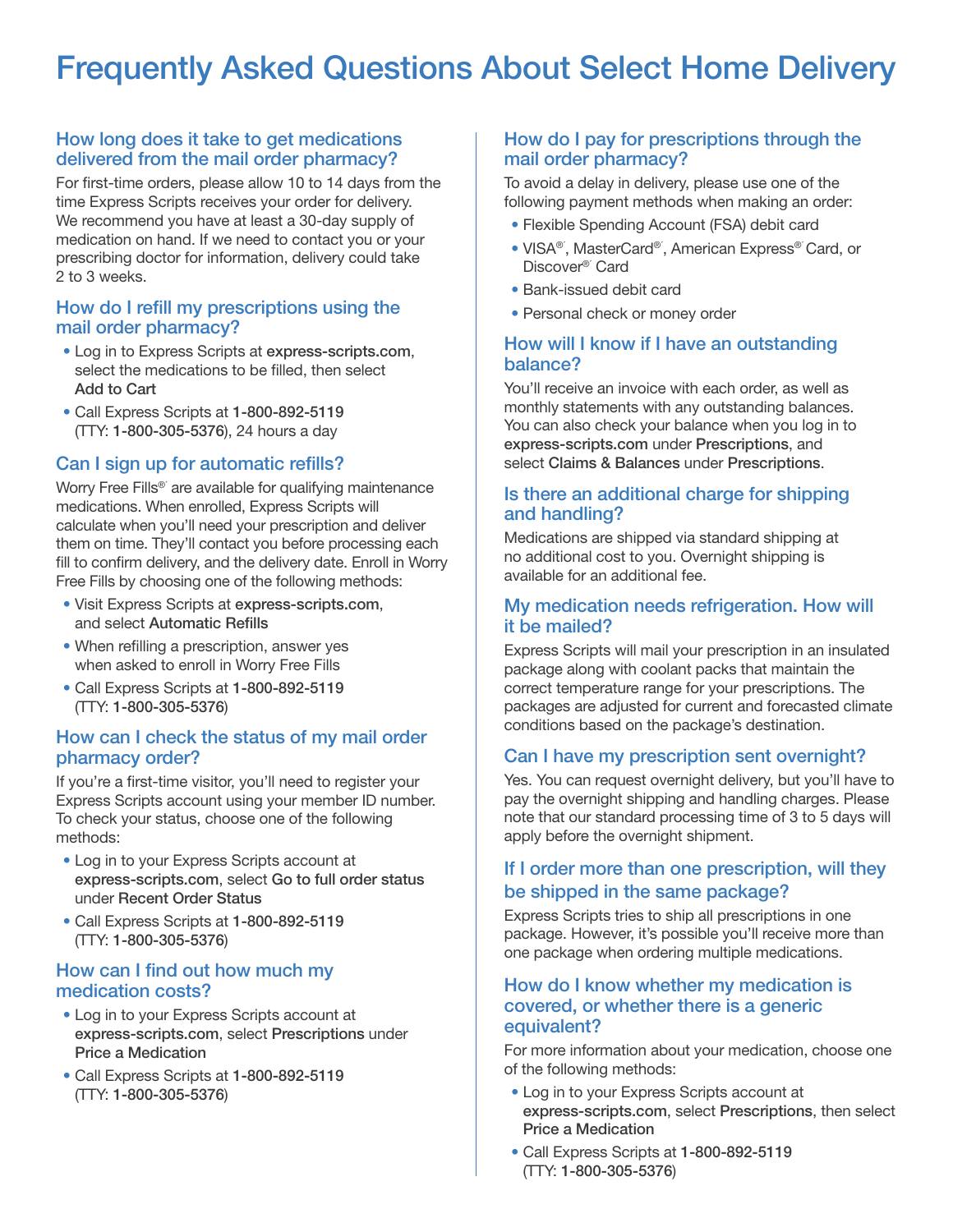# Frequently Asked Questions About Select Home Delivery

#### Will I get brand-name or generic prescription medications?

You and your doctor can decide what's best for you. Where permitted by applicable law, FDA-approved generic equivalents may be dispensed when appropriate and permitted by your doctor. These generic medications may save you money.

#### My doctor requested a brand-name medication. Why did my order contain a generic version?

If the brand-name medication that was prescribed by your doctor wasn't designated brand-name only, and has a preferred generic equivalent, Express Scripts will automatically dispense the generic version. If your medication was designated as brand-name only and you received the generic equivalent instead, it's because Express Scripts contacted your doctor and received your doctor's permission to dispense the preferred generic equivalent.

#### What happens if my medication is on backorder from the manufacturer?

Express Scripts will notify you by phone if your medication is on backorder from the manufacturer and that there will be a delay in processing your prescription. If this happens, Express Scripts will advise you to contact your doctor to see if an alternative medication could be used, and to check local pharmacies for availability.

If Express Scripts identifies an available alternative medication, they'll contact your doctor to set up a new prescription for you.

#### How does a medication being on backorder affect payments made?

If your medication is on backorder from the manufacturer, you'll be offered these options regarding your payment(s):

- If you sent a check with your order, you can request a credit to use toward future orders
- If you'd like a refund check, you may request one by calling Express Scripts at 1-800-892-5119 (TTY: 1-800-305-5376)
- If you used a credit card, Express Scripts won't charge you until the medication is fulfilled, so you won't see a charge on your credit card if your medication is on backorder

If your order included medications that are available, we'll deliver that portion of your order.

#### How will using the mail order pharmacy for maintenance medications affect my use of retail pharmacies?

You can continue using your retail pharmacy for acute medications, such as antibiotics or other medications for short-term use.

#### My written prescription was returned to me by Express Scripts. Why?

A prescription may be returned due to incomplete information, a clinical or administrative concern, or a backorder problem. If we have a clinical or administrative concern, Express Scripts will attempt to contact your doctor up to two times within two business days. If necessary, they'll hold the order until the end of the second day, awaiting a response. If a response isn't received by the end of the second day, Express Scripts will send you a letter explaining the situation. When appropriate, the prescription will be returned to you.

#### Who do I call with additional questions, or for help?

You can contact Express Scripts at 1-800-892-5119 (TTY: 1-800-305-5376). A patient care advocate will assist you and, if needed, connect your call to a pharmacist. Their pharmacists are available 24 hours a day to answer questions. You can also find additional information at express-scripts.com.

#### Where can I learn more about my pharmacy benefits?

To review your pharmacy benefits, log in to your MyBlue at bluecrossma.com/myblue and follow these steps:

- Go to My Plans & Benefits
- Choose your plan
- Select View Plan Benefits
- View Prescription Drugs